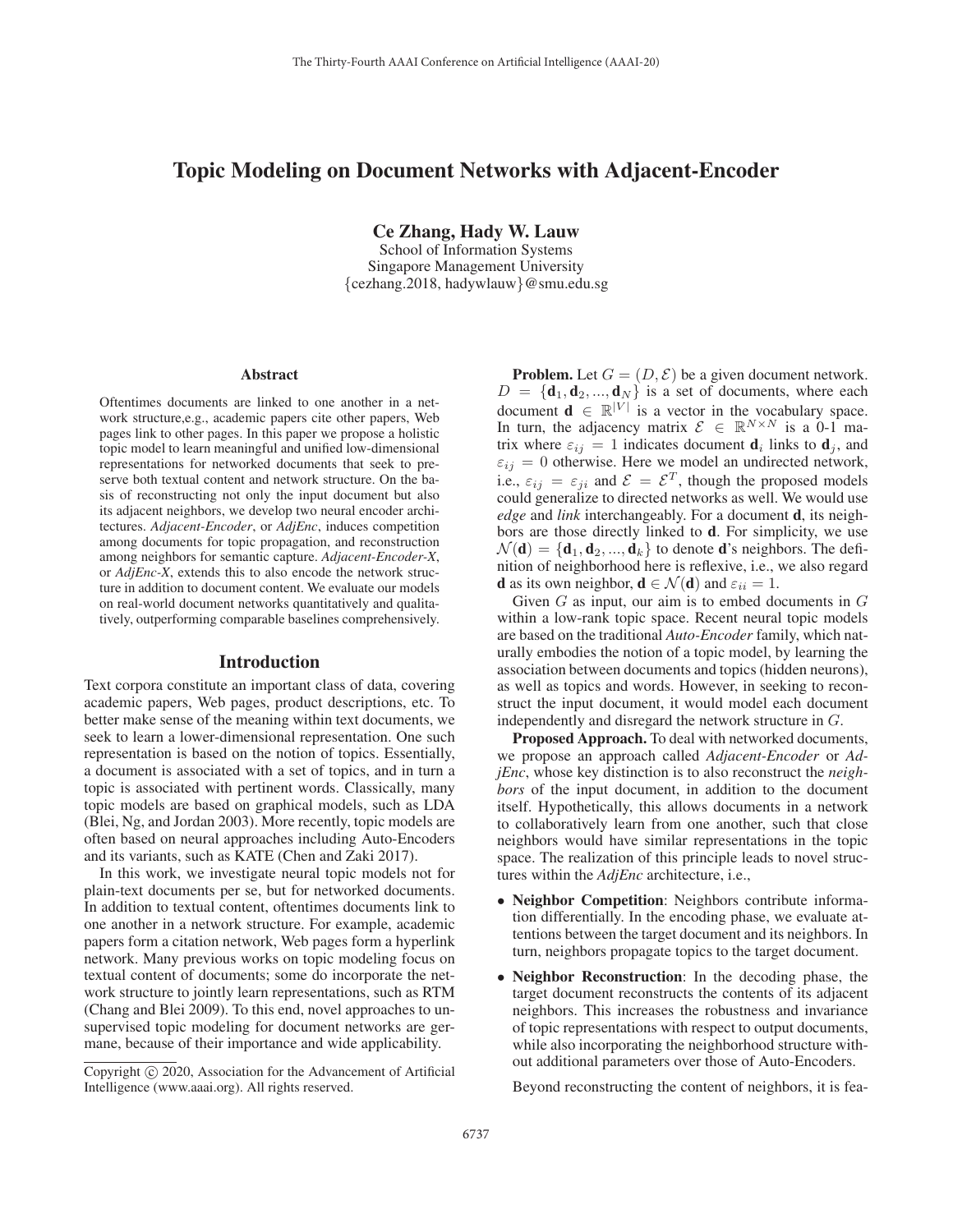

Figure 1: Comparison among Auto-Encoder, Adjacent-Encoder, and Adjacent-Encoder-X.

sible to reconstruct their neighborhood structure as well. This factors in higher-order proximities by modeling the adjacency matrix explicitly. We realize this in an extension *Adjacent-Encoder-X* or *AdjEnc-X*, which *jointly* embeds content and network structure in a unified manner.

Contributions. Our contributions are as follows. *First*, we propose two novel architectures, *Adjacent-Encoder* and *Adjacent-Encoder-X*, as unsupervised topic models for document networks. *Second*, we systematically incorporate network structure in two ways, neighbor competition for topic propagation and neighbor reconstruction for semantic capture. Moreover, Adjacent-Encoder-X also investigates reconstruction of textual content and network structure. *Third*, we compare our models quantitatively and qualitatively against baselines of neural and graphical varieties on several evaluation metrics. *Fourth*, beyond showing improvements over comparable baselines, we investigate the complementarity and improved effectiveness of neighbor competition and reconstruction when combined with other architectural extensions such as denoising, contractive, and sparsity.

#### Related Work

There are architectural variants to Auto-Encoder that have been shown to improve the performance. Denoising Auto-Encoder (DAE) (Vincent et al. 2010) adds random noise to the input document and reconstructs its original content to learn useful patterns while avoiding overfitting. Contractive Auto-Encoder (CAE) (Rifai et al. 2011) introduces the Frobenius norm of Jacobian matrix to the loss function for regularization. Variational Auto-Encoder (VAE) (Kingma and Welling 2014) makes use of variational inference to learn topics in a generative approach. K-Sparse Auto-Encoder (KSAE) (Makhzani and Frey 2013) and K-Competitive Auto-Encoder (KATE) (Chen and Zaki 2017) force topics to be sparse by keeping the values of only  $k$  hidden neurons and zeroing others. ProdLDA (Srivastava and Sutton 2017) uses product of experts to generate words in contrast to LDA's mixture assumption. These variants reconstruct only the input document. *AdjEnc* extends this to networked documents via neighbor competition for topic propagation and neighbor reconstruction for semantic capture.

In the context of topic models, there have been extensions of LDA to cover document networks. Relational Topic Model (RTM) (Chang and Blei 2009) regards links as binary variables conditioned on the topic distributions. PLANE (Le and Lauw 2014) extracts topics and 2D visualization coordinates simultaneously. NRTM (Bai et al. 2018) extends VAE to document networks, outperforming another model RDL (Wang, Shi, and Yeung 2017) that extends DAE. These models capture only the first-order neighborhood. In addition to developing a neural approach for document network embodied by *AdjEnc*, we also consider higher-order neighborhood by modeling adjacency matrix explicitly in *AdjEnc-X*.

There are yet other models that learn representations for vertices of a graph, but they are not topic models per se, as they are not devised to model topic-word associations in an unsupervised manner. Some models learn representations for vertices based on attributed graph, e.g., Graph Neural Networks (Scarselli et al. 2009; Rumelhart, Hinton, and McClelland 1986), Graph Convolutional Network (Kipf and Welling 2017), Graph Attention Networks (Velickovic et al. 2018), Variational Graph Auto-Encoders (Kipf and Welling 2016). Others propagate vertex embedddings over networks, such as Embedding Propagation (EP) (García-Durán and Niepert 2017). Yet others consider networks only (Perozzi, Al-Rfou, and Skiena 2014; Grover and Leskovec 2016; Tang et al. 2015; Cao, Lu, and Xu 2015).

#### Model Architecture and Analysis

In this section, we describe the technical details of our proposed models, *Adjacent-Encoder* and *Adjacent-Encoder-X*.

We briefly review Auto-Encoder to make our contrast clear. With activation function  $f$ , we learn hidden representation  $h_d$  for the input document d at the encoder:  $h_d$  =  $f(\mathbf{Wd} + \mathbf{b})$ . The decoder reconstructs the original content of the input document by  $\hat{\mathbf{d}} = f'(\mathbf{W'}\mathbf{h}_{\mathbf{d}} + \mathbf{c})$ . Here  $\mathbf{b} \in \mathbb{R}^m$  and  $\mathbf{c} \in \mathbb{R}^{|V|}$  are biases,  $\mathbf{W} \in \mathbb{R}^{m \times |V|}$  and  $\mathbf{W}' \in \mathbb{R}^{|V| \times m}$  are encoder and decoder parameters. Typically we use weight tying  $(\mathbf{W}' = \mathbf{W}^T)$  as regularization. V is the vocabulary, and  $m$  is the number of hidden neurons. By minimizing the reconstruction error, we obtain  $\mathbf{h}_{d}$  as topic representations.

#### Adjacent-Encoder

Fig. 1 contrasts our proposed models *Adjacent-Encoder* (Fig. 1b) and *Adjacent-Encoder-X* (Fig. 1c) with tradi-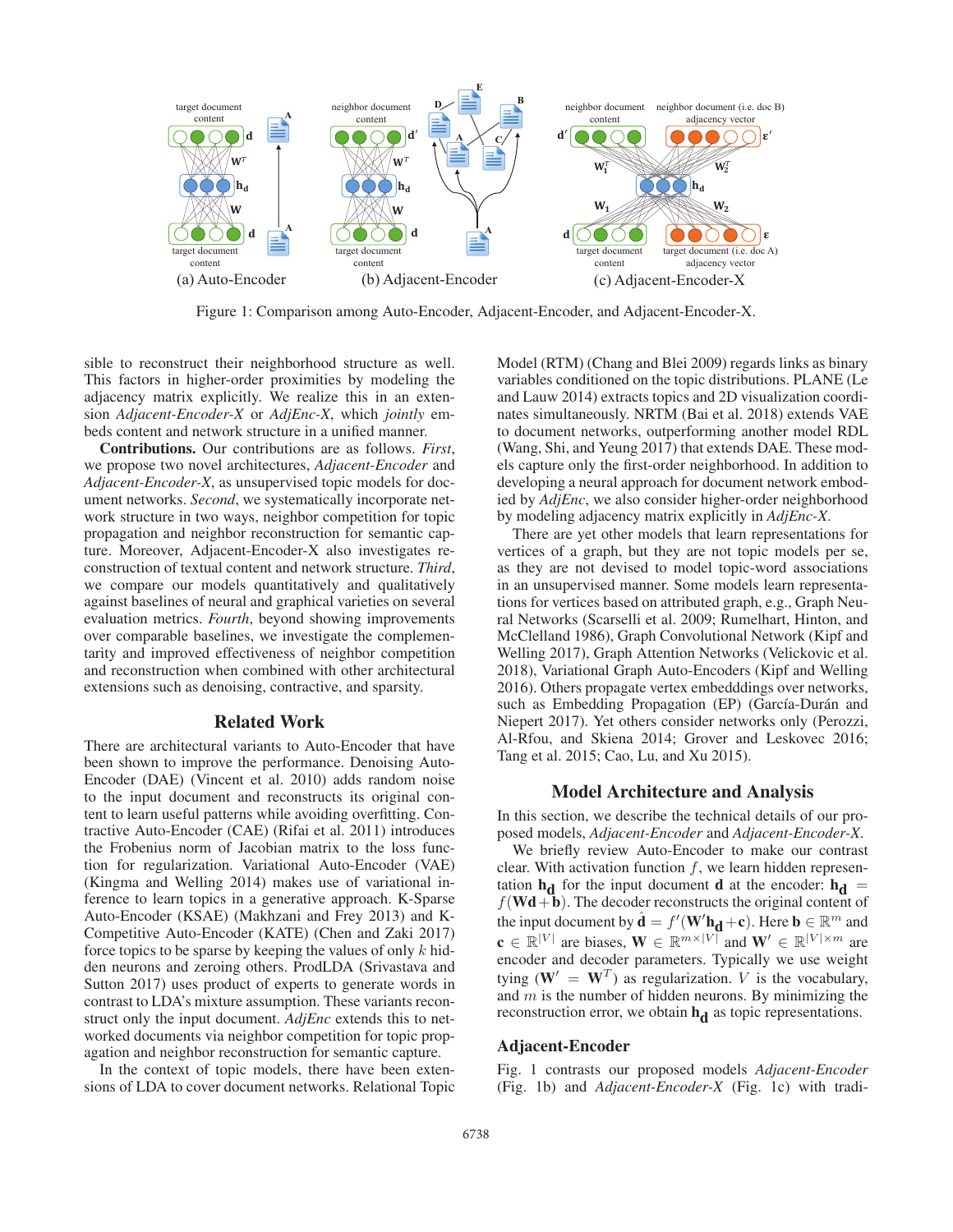

Figure 2: Illustration of neighbor competition, topic propagation, and neighbor reconstruction.

tional Auto-Encoder (Fig. 1a). Here we describe *Adjacent-Encoder* by highlighting its constituent structures, and defer the discussion on *Adjacent-Encoder-X* to the next section.

As a running example, we assume a toy network of 5 documents  $\{A, B, C, D, E\}$  as in Fig. 1b. The key principle behind *Adjacent-Encoder* is to have a target document, say A, reconstruct itself and its adjacent neighbors, say B and D. This manifests via the mechanisms illustrated in Fig. 2.

Neighbor Competition. The first is to allow competition among documents to assess relative importance among neighbors. As in (Chen and Zaki 2017), we represent each input document as a log-normalized word count vector  $d \in$  $\mathbb{R}^{|V|}$ , i.e., each dimension is  $d_i = \frac{\log(1+n_i)}{\max_{i \in V} \log(1+n_i)}$  where  $n_i$  is the count of word i in **d**. For a target document **d**, we learn its hidden vector  $h_d$  at the feedforward phase by  $h_{d} = \tanh(Wd + b)$ . The attention coefficients between **d**'s neighbors and itself are  $a_{\mathbf{d} \cdot \mathbf{d}'}$  as shown in Fig. 2b.

$$
e_{\mathbf{d},\mathbf{d}'} = \mathbf{h}_{\mathbf{d}}^T \mathbf{h}_{\mathbf{d}'}, \qquad a_{\mathbf{d},\mathbf{d}'} = \frac{\exp(e_{\mathbf{d},\mathbf{d}'})}{\sum_{\mathbf{d}' \in \mathcal{N}(\mathbf{d})} \exp(e_{\mathbf{d},\mathbf{d}'})} \quad (1)
$$

where  $\mathbf{d}' \in \mathcal{N}(\mathbf{d})$  is a neighbor of **d**. The attention coefficients measure relative importance among d's neighbors.

Links among documents indicate a shared relationship. Thus we propagate the topics of neighbors to the target document d, which, in turn, is also a neighbor of other documents, thereby propagating topics even further. We allow topics to flow through neighbors across the network, so that documents collaboratively learn from one another. This procedure is driven by the following transformation, which is also illustrated by Fig. 2c.

$$
\tilde{\mathbf{h}}_{\mathbf{d}} = \sum_{\mathbf{d}' \in \mathcal{N}(\mathbf{d})} a_{\mathbf{d},\mathbf{d}'} \mathbf{h}_{\mathbf{d}'}.
$$
 (2)

Neighbor Reconstruction. The content of a document is the observed reflection of its internal topics. Since we know linked documents are likely to share similar topics, we could use topic representation  $\tilde{h}_{d}$  of a target document to reconstruct the contents of its adjacent neighbors in a "1-to-N" reconstruction manner. We adopt *sigmoid* as the output activation function, and weight tying is used for regularization.

$$
\hat{\mathbf{d}} = sigmoid(\mathbf{W}^T \tilde{\mathbf{h}}_{\mathbf{d}} + \mathbf{c})
$$
 (3)

where  $d$  is the reconstruction document. We use binary

cross-entropy as the loss function.

$$
l(\mathbf{d}', \hat{\mathbf{d}}) = -\sum_{i \in V} [d'_i \log(\hat{d}_i) + (1 - d'_i) \log(1 - \hat{d}_i)]. \quad (4)
$$

Again,  $\mathbf{d}' \in \mathcal{N}(\mathbf{d})$  is one of the adjacent neighbors. We have each target document d reconstruct each of its neighbors, as illustrated in Fig. 2d. Each document in the network takes turn as the target document. We repeat the learning process above for unsupervised training until convergence.

Reconstructing adjacent neighbors is somewhat related to Denoising Auto-Encoder (DAE), which reconstructs a document from a noisy version of itself. Instead of noise at the input layer, our models have a target document reconstruct adjacent neighbors, which in a way serves as "noise" at the output layer. In our case, the "noise" is naturally introduced by the network, instead of being a random and artificial addition to documents. The reconstruction of neighbors allows our models to capture the case where two documents are different in observed content, but consistent in terms of the internal topics, thus the learned topics can preserve document semantics well. Furthermore, it also increases the robustness and invariance of the learned topics w.r.t. output documents.

Inference. Once our models have been trained, we simply encode each testing document by  $\mathbf{h}_{\mathbf{d}} = \tanh(\mathbf{W}\mathbf{d} + \mathbf{b})$ . Here h<sub>d</sub> is the topic representation of the testing document, which preserves information of both text and network structure.

#### Adjacent-Encoder-X

The previously described *Adjacent-Encoder* models network structure implicitly. In this section we propose an improved framework, *Adjacent-Encoder-X*, which models network structure explicitly. The distinction of these two is illustrated in Fig. 1. The name is inspired by the 'X' structure of dual observations of textual content and adjacency vector.

Neighbor Competition. Adjacency matrix  $\mathcal E$  represents the network structure. The  $i^{th}$  row (or column)  $\varepsilon_i$  represents the neighborhood relationship of  $i^{th}$  document. If two documents have many common neighbors, their corresponding adjacency vectors are similar. Intuitively, the more common neighbors two documents have, the more likely they share similar topics. Two academic papers may share similar topics if both cite many of the same papers. Web pages may be of the same category if they link to common Web pages.

Hence, we treat the adjacency vector  $\varepsilon$  as another input in addition to the textual content d. The hidden vector of the feedforward phase can be computed by  $\mathbf{h}_{d} = tanh(\mathbf{W}_{1}d +$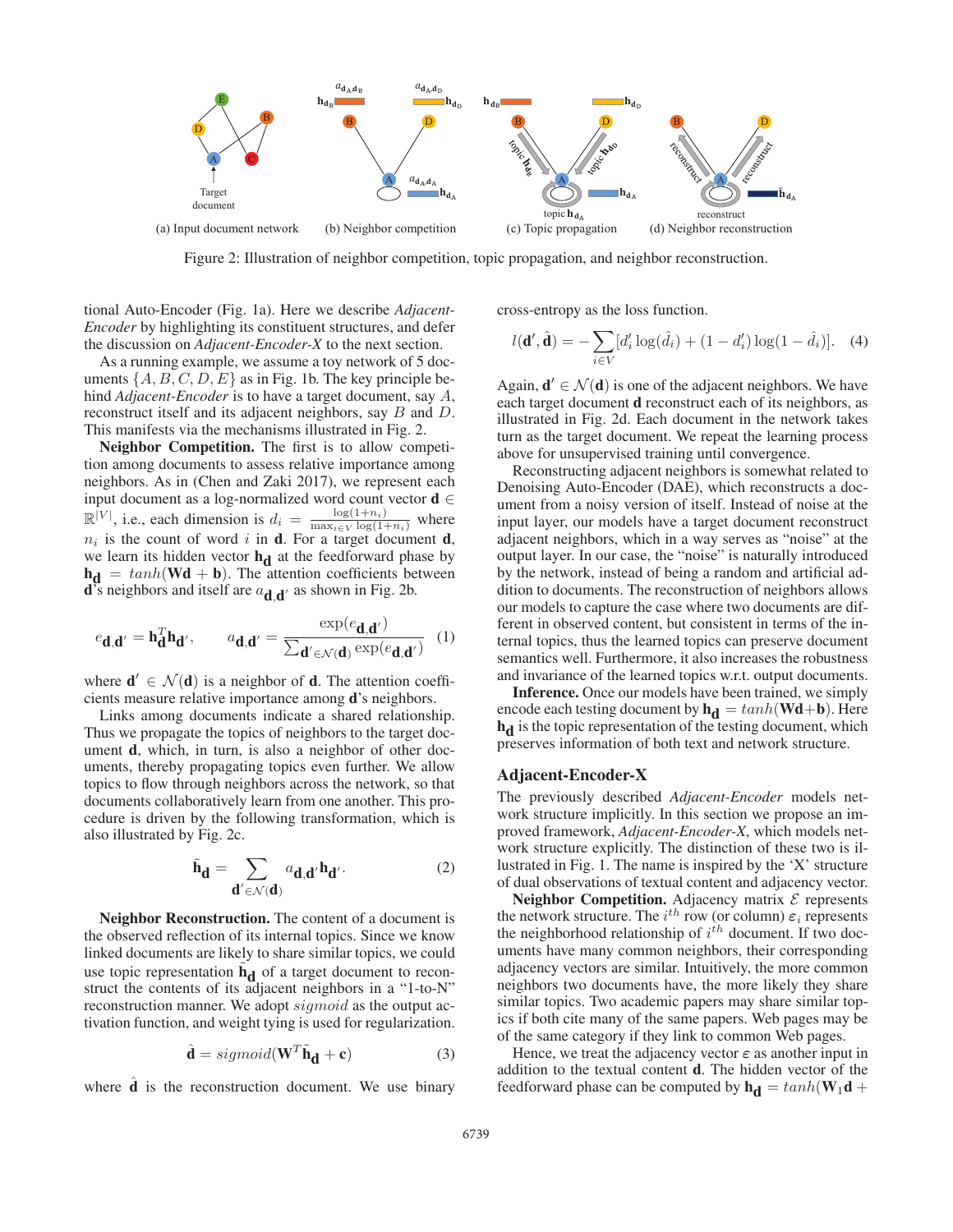| Model                    | #parameters               |
|--------------------------|---------------------------|
| Adjacent-Encoder         | $m V  + m +  V $          |
| Adjacent-Encoder-X       | $m V  + mN + m +  V  + N$ |
| AE, DAE, CAE, KSAE, KATE | $m V  + m +  V $          |
| VAE.                     | $3m V  + 2m +  V $        |

Table 1: Number of parameters.

| Name      | #classes | #documents | #edges | vocabulary |
|-----------|----------|------------|--------|------------|
| DS        |          | 570        | 1336   | 3085       |
| <b>HA</b> |          | 223        | 515    | 2073       |
| ML        |          | 1980       | 5748   | 4431       |
| PL.       | Q        | 1553       | 4851   | 4105       |

Table 2: Dataset statistics.

 $W_2\varepsilon+b$ ). Here  $W_1 \in \mathbb{R}^{m \times |V|}$  and  $W_2 \in \mathbb{R}^{m \times N}$  are parameters for textual content and adjacency vector respectively.  $\mathbf{b} \in \mathbb{R}^m$  is bias. N is the total number of documents.

The remaining process of neighbor competition for *Adjacent-Encoder-X* is similar to *Adjacent-Encoder*. Thereafter, we obtain the aggregate hidden vector  $\tilde{h}_{d}$ .

Neighbor Reconstruction. We still have each target document reconstruct its adjacent neighbors, but now in terms of both textual content and adjacency vector.

$$
\hat{\mathbf{d}} = sigmoid(\mathbf{W}_1^T \tilde{\mathbf{h}}_{\mathbf{d}} + \mathbf{c}_1), \quad \hat{\varepsilon} = sigmoid(\mathbf{W}_2^T \tilde{\mathbf{h}}_{\mathbf{d}} + \mathbf{c}_2) \tag{5}
$$

where weight tying is used, and  $\mathbf{c}_1 \in \mathbb{R}^{|V|}$  and  $\mathbf{c}_2 \in \mathbb{R}^N$  are biases. The loss function for textual content is given by (4) biases. The loss function for textual content is given by (4), and the loss function for adjacency vector is given below.

$$
l(\varepsilon', \hat{\varepsilon}) = -\sum_{i \in N} [\varepsilon'_i \log(\hat{\varepsilon}_i) + (1 - \varepsilon'_i) \log(1 - \hat{\varepsilon}_i)].
$$
 (6)

 $\varepsilon'$  represents the adjacency vector of **d**'s neighbors. Each target document reconstructs its neighbors in these two aspects, generating the total loss function  $l = l(\mathbf{d}', \hat{\mathbf{d}}) + l(\varepsilon', \hat{\varepsilon})$ .

Inference. Upon convergence we encode a testing document by  $h_d = \tanh(\mathbf{W}_1\mathbf{d} + \mathbf{W}_2\varepsilon + \mathbf{b})$ .  $h_d$  is the topic representation encompassing text content and network structure.

# Complexity Analysis

Model Complexity. Table 1 lists the parameter counts for our models and the Auto-Encoder family. For *Adjacent-Encoder*, we set  $W' = W^T$  of dimensionality  $m|V|$ . The only other parameters are biases of size  $m$  and |V|. Note that compared to other Auto-Encoder models (AE, DAE, CAE, KSAE, KATE), *Adjacent-Encoder* does not add extra parameters as it models the network structure implicitly. For *Adjacent-Encoder-X*, because the adjacency matrix is another input in addition to the document content, the number of parameters is now  $m|V| + mN + N + m + |V|$ .

**Computational Complexity.** We use  $F$  to denote the number of input features (|V| and  $|V| + N$  respectively for *Adjacent-Encoder* and *Adjacent-Encoder-X*). The feedforward complexity for each target document is  $\mathcal{O}(mF)$ . For neighbor competition and topic propagation, let  $\deg_{max}$ denote the maximum number of neighbors in the network. The complexity of each target document is  $\mathcal{O}(m \deg_{max})$ . For neighbor reconstruction, we reconstruct all adjacent neighbors, thus we have  $\mathcal{O}(mF \deg_{max})$ . Putting all three components together, for each target document, we obtain  $\mathcal{O}(mF + m \deg_{max} + mF \deg_{max})$  for the overall model.

# Experiments

Our experimental objective is to validate the quality of topics learned by our models on evaluative tasks such as document classification, document clustering, link prediction, etc.

#### Setup

**Datasets.** Cora<sup>1</sup> is a public collection of papers and their citations (McCallum et al. 2000). Each document is an abstract. Two documents are linked by an undirected edge if one cites the other. Following (Zhu et al. 2007), we extract four independent datasets: Data Structure (DS), Hardware and Architecture (HA), Machine Learning (ML), and Programming Language (PL). Each dataset is organized into categories, which we treat as class labels (not used in learning, only evaluation). Table 2 presents their statistics. All data and code are available for reproducibility<sup>2</sup>.

Baselines. We compare our models with several categories of baseline models as listed below.

- Auto-Encoders: Since our models are encoders, the most appropriate baselines are of the Auto-Encoder family, i.e., AE, DAE (Vincent et al. 2010), CAE (Rifai et al. 2011), VAE (Kingma and Welling 2014), KSAE (Makhzani and Frey 2013), and the state-of-the-art topic model KATE (Chen and Zaki 2017). As they encode only the document content, through this comparison we validate the efficacy of jointly learning content and network structure.
- Generative topic models: Another family of topic models are based on the generative approach. We compare to those that incorporate document content and network structure concurrently, such as RTM (Chang and Blei 2009), PLANE (Le and Lauw 2014), and the recent NRTM (Bai et al. 2018). We also include ProdLDA (Srivastava and Sutton 2017), a recent topic model that still encodes each document independently.
- Graph embedding: Recently there are some models making use of Auto-Encoder for unsupervised graph representation learning. Strictly speaking, they are not topic models, nor baseline. For completeness, we include a comparison to VGAE (Kipf and Welling 2016).

Training Details. Following (Chen and Zaki 2017; Bai et al. 2018), the activation functions for AE, DAE, CAE, KSAE, and NRTM are sigmoid, while those for VAE and KATE are  $tanh$  (hidden) and  $sigmoid$  (output) respectively. We use validation set to choose the best hyperparameters. DAE with Gaussian noise of 0.25 std.dev. outperforms other kinds of noise. We choose 2 and 0.01 as Dirichlet hyperparameter for RTM and PLANE. For KSAE and KATE, we set

<sup>1</sup> http://people.cs.umass.edu/mccallum/data/cora-classify.tar.gz 2 https://github.com/cezhang01/Adjacent-Encoder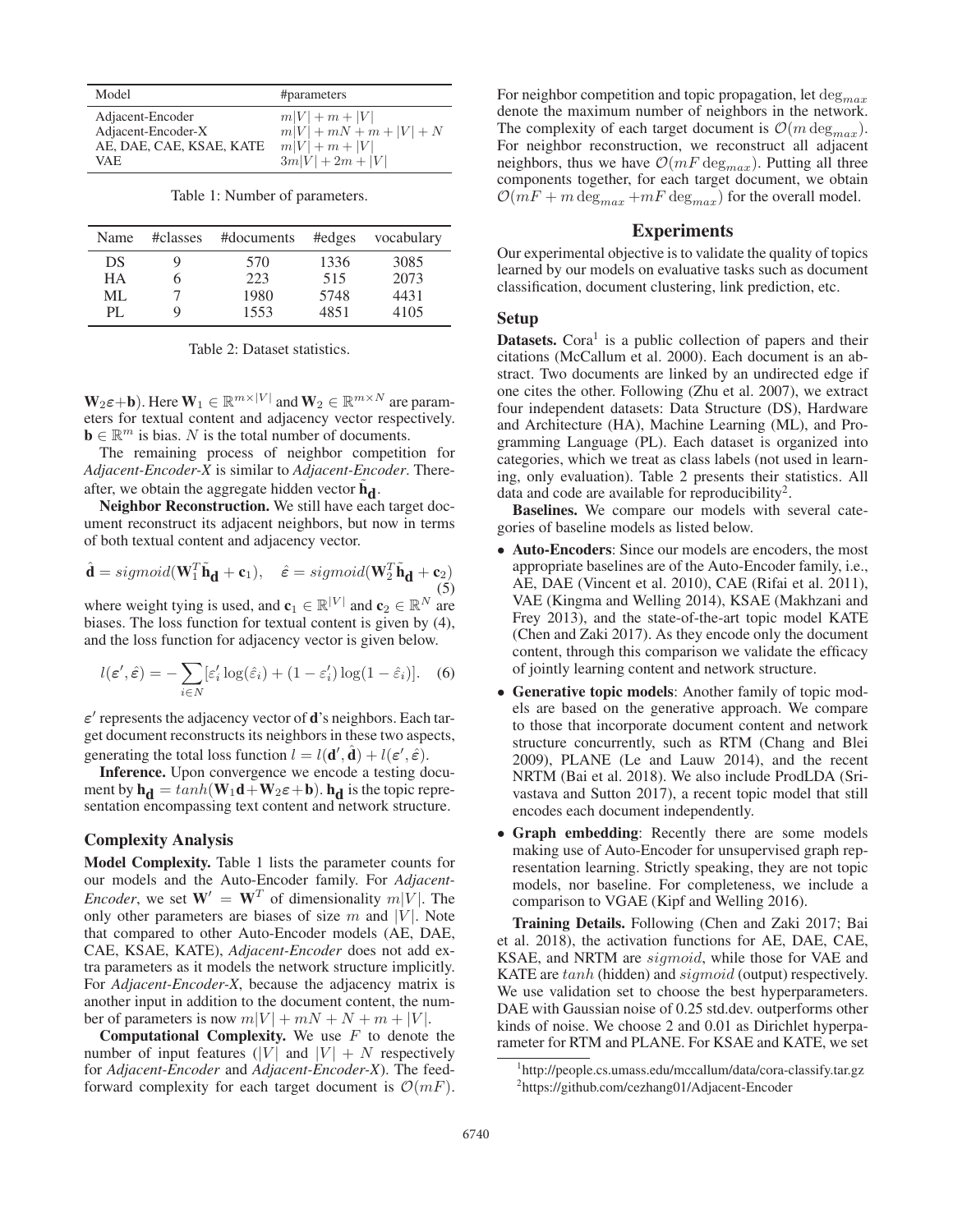|                    | <b>Transductive Learning</b> |       |       |                     |       |       |                 |       |       |       |       |       |
|--------------------|------------------------------|-------|-------|---------------------|-------|-------|-----------------|-------|-------|-------|-------|-------|
| Model              | Document Classification      |       |       | Document Clustering |       |       | Link Prediction |       |       |       |       |       |
|                    | DS                           | HА    | МL    | PL                  | DS    | HA    | МL              | PL    | DS    | HA    | МL    | PL    |
| Adjacent-Encoder   | 0.739                        | 0.842 | 0.864 | 0.772               | 0.470 | 0.540 | 0.564           | 0.388 | 0.396 | 0.331 | 0.226 | 0.237 |
| Adjacent-Encoder-X | 0.744                        | 0.846 | 0.857 | 0.780               | 0.445 | 0.548 | 0.571           | 0.392 | 0.374 | 0.326 | 0.251 | 0.271 |
| AЕ                 | 0.558                        | 0.688 | 0.739 | 0.616               | 0.250 | 0.315 | 0.368           | 0.230 | 0.144 | 0.195 | 0.107 | 0.102 |
| <b>DAE</b>         | 0.656                        | 0.799 | 0.790 | 0.694               | 0.372 | 0.409 | 0.441           | 0.278 | 0.204 | 0.296 | 0.121 | 0.147 |
| <b>CAE</b>         | 0.558                        | 0.685 | 0.741 | 0.620               | 0.261 | 0.309 | 0.371           | 0.228 | 0.145 | 0.188 | 0.108 | 0.103 |
| <b>VAE</b>         | 0.652                        | 0.789 | 0.796 | 0.679               | 0.356 | 0.394 | 0.447           | 0.286 | 0.193 | 0.283 | 0.122 | 0.135 |
| <b>KSAE</b>        | 0.537                        | 0.672 | 0.710 | 0.581               | 0.245 | 0.295 | 0.345           | 0.222 | 0.136 | 0.182 | 0.092 | 0.088 |
| <b>KATE</b>        | 0.628                        | 0.808 | 0.762 | 0.651               | 0.325 | 0.378 | 0.342           | 0.267 | 0.174 | 0.267 | 0.095 | 0.114 |
| ProdLDA            | 0.637                        | 0.780 | 0.764 | 0.631               | 0.374 | 0.460 | 0.423           | 0.289 | 0.162 | 0.324 | 0.080 | 0.095 |
| <b>RTM</b>         | 0.543                        | 0.637 | 0.663 | 0.574               | 0.082 | 0.094 | 0.126           | 0.127 | 0.117 | 0.194 | 0.072 | 0.075 |
| <b>PLANE</b>       | 0.690                        | 0.799 | 0.750 | 0.648               | 0.417 | 0.406 | 0.439           | 0.288 | 0.284 | 0.226 | 0.107 | 0.160 |
| <b>NRTM</b>        | 0.591                        | 0.816 | 0.549 | 0.503               | 0.313 | 0.404 | 0.137           | 0.190 | 0.149 | 0.221 | 0.036 | 0.049 |
| VGAE               | 0.671                        | 0.827 | 0.807 | 0.718               | 0.335 | 0.362 | 0.495           | 0.308 | 0.285 | 0.265 | 0.132 | 0.171 |

Table 3: Transductive results on document classification (left), clustering (middle), and link prediction (right) at  $m = 64$ .

|                    | <b>Inductive Learning</b> |       |       |                     |       |       |       |                 |       |       |       |       |
|--------------------|---------------------------|-------|-------|---------------------|-------|-------|-------|-----------------|-------|-------|-------|-------|
| Model              | Document Classification   |       |       | Document Clustering |       |       |       | Link Prediction |       |       |       |       |
|                    | DS                        | HA    | ML    | PL                  | DS    | HА    | ML    | PL              | DS    | HA    | ML    | PL    |
| Adjacent-Encoder   | 0.588                     | 0.830 | 0.761 | 0.654               | 0.417 | 0.551 | 0.477 | 0.328           | 0.421 | 0.462 | 0.285 | 0.218 |
| Adjacent-Encoder-X | 0.640                     | 0.845 | 0.836 | 0.724               | 0.416 | 0.489 | 0.522 | 0.363           | 0.400 | 0.427 | 0.363 | 0.322 |
| AE                 | 0.405                     | 0.580 | 0.632 | 0.509               | 0.213 | 0.337 | 0.340 | 0.248           | 0.185 | 0.233 | 0.181 | 0.129 |
| <b>DAE</b>         | 0.516                     | 0.749 | 0.732 | 0.595               | 0.375 | 0.436 | 0.415 | 0.299           | 0.347 | 0.286 | 0.259 | 0.198 |
| <b>CAE</b>         | 0.400                     | 0.573 | 0.644 | 0.519               | 0.212 | 0.279 | 0.362 | 0.253           | 0.192 | 0.232 | 0.185 | 0.132 |
| <b>VAE</b>         | 0.491                     | 0.785 | 0.738 | 0.594               | 0.373 | 0.361 | 0.404 | 0.300           | 0.391 | 0.346 | 0.243 | 0.192 |
| <b>KSAE</b>        | 0.390                     | 0.569 | 0.614 | 0.491               | 0.269 | 0.319 | 0.334 | 0.232           | 0.188 | 0.238 | 0.148 | 0.111 |
| <b>KATE</b>        | 0.484                     | 0.800 | 0.712 | 0.573               | 0.321 | 0.440 | 0.354 | 0.290           | 0.277 | 0.336 | 0.205 | 0.178 |
| ProdLDA            | 0.202                     | 0.401 | 0.184 | 0.158               | 0.302 | 0.292 | 0.399 | 0.306           | 0.220 | 0.297 | 0.192 | 0.140 |
| <b>RTM</b>         | 0.327                     | 0.498 | 0.652 | 0.564               | 0.000 | 0.046 | 0.091 | 0.048           | 0.260 | 0.276 | 0.210 | 0.149 |
| <b>PLANE</b>       | 0.282                     | 0.544 | 0.275 | 0.218               | 0.162 | 0.192 | 0.000 | 0.000           | 0.306 | 0.345 | 0.176 | 0.134 |
| <b>NRTM</b>        | 0.456                     | 0.811 | 0.482 | 0.408               | 0.339 | 0.398 | 0.167 | 0.207           | 0.076 | 0.097 | 0.020 | 0.049 |
| <b>VGAE</b>        | 0.509                     | 0.748 | 0.736 | 0.607               | 0.280 | 0.185 | 0.442 | 0.291           | 0.315 | 0.309 | 0.237 | 0.274 |

Table 4: Inductive results on document classification (left), clustering (middle), and link prediction (right) at  $m = 64$ .

the number of nonzero hidden neurons,  $k$ , to 4, 8, 16, 32, and 52 when the number of topics is 16, 32, 64, 128, and 256, respectively. Each result is an average of 10 independent runs.

Transductive vs. Inductive Learning. There are two scenarios in which we can apply the models. In the transductive setting, the objective is to derive topic representations of the documents already in the corpus. In this case, all documents in the corpus are present during training. Conversely, in the inductive setting, the objective is to generalize beyond the training corpus to unseen data, which we simulate by keeping a random subset of 80% documents for training (out of which we further randomly split 10% documents for validation) and the remaining 20% for testing. As both are feasible scenarios, we discuss our experiments under each setting.

# Transductive Learning

For validating the derived document representations, we rely on three evaluative tasks. The first two are document classification and clustering, evaluated via class labels (these are never part of any learning). The last is link prediction.

Document Classification. Intuitively, topic representations may align with categorizations of documents, i.e., documents within a class may share similar topics. Since our goal is high-quality topic representations, we use simple  $K$ -Nearest Neighbors as the classifier at the testing phase. For each document, we hide its actual label, and predict its label as the majority label of its K-nearest neighbors based on the Euclidean distance in the low-dimensional topic space. Classification accuracy is used as the metric. The accuracies at  $m = 64$  and  $K = 10$  are summarized in Table 3 (left).

Indeed, our models outperform the baselines significantly across all four datasets. Except for ML dataset, *Adjacent-Encoder-X* generally achieves higher results than *Adjacent-Encoder*, because the former captures higher-order proximity in having common neighbors in addition to being direct neighbors. Among the baselines, DAE, VAE, KATE, and VGAE tend to be better, but none achieves a consistent outperformance over others. The top panel of Fig. 3 and 4 presents the results when varying the number of topics  $m$  and neighbors  $K$ , respectively. Our models still outper-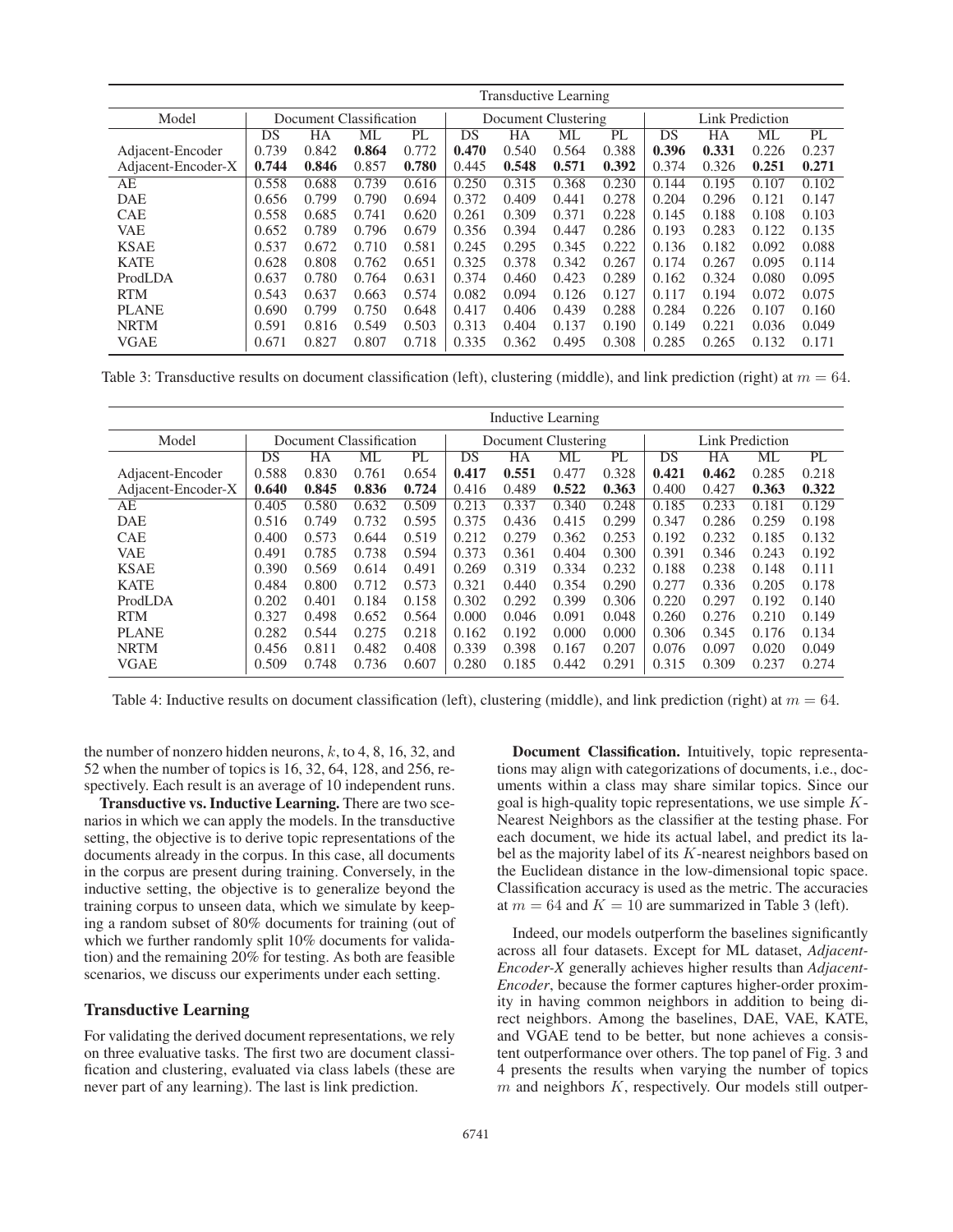

Figure 3: Transductive and inductive classification accuracy at  $K = 10$  when varying the number of topics m.



Figure 4: Transductive and inductive classification accuracy at  $m = 64$  when varying the number neighbors K.

form baseline models most of the time. The only exception is HA, on which our models are competitive with KATE and VGAE. However, the best result of our models as well as baselines is achieved at  $K = 10$  where both our models outperform all the baselines significantly.

Document Clustering. We can also use the representations for clustering documents (we use  $K$ -means), investigating if documents in a cluster tend to share the same class.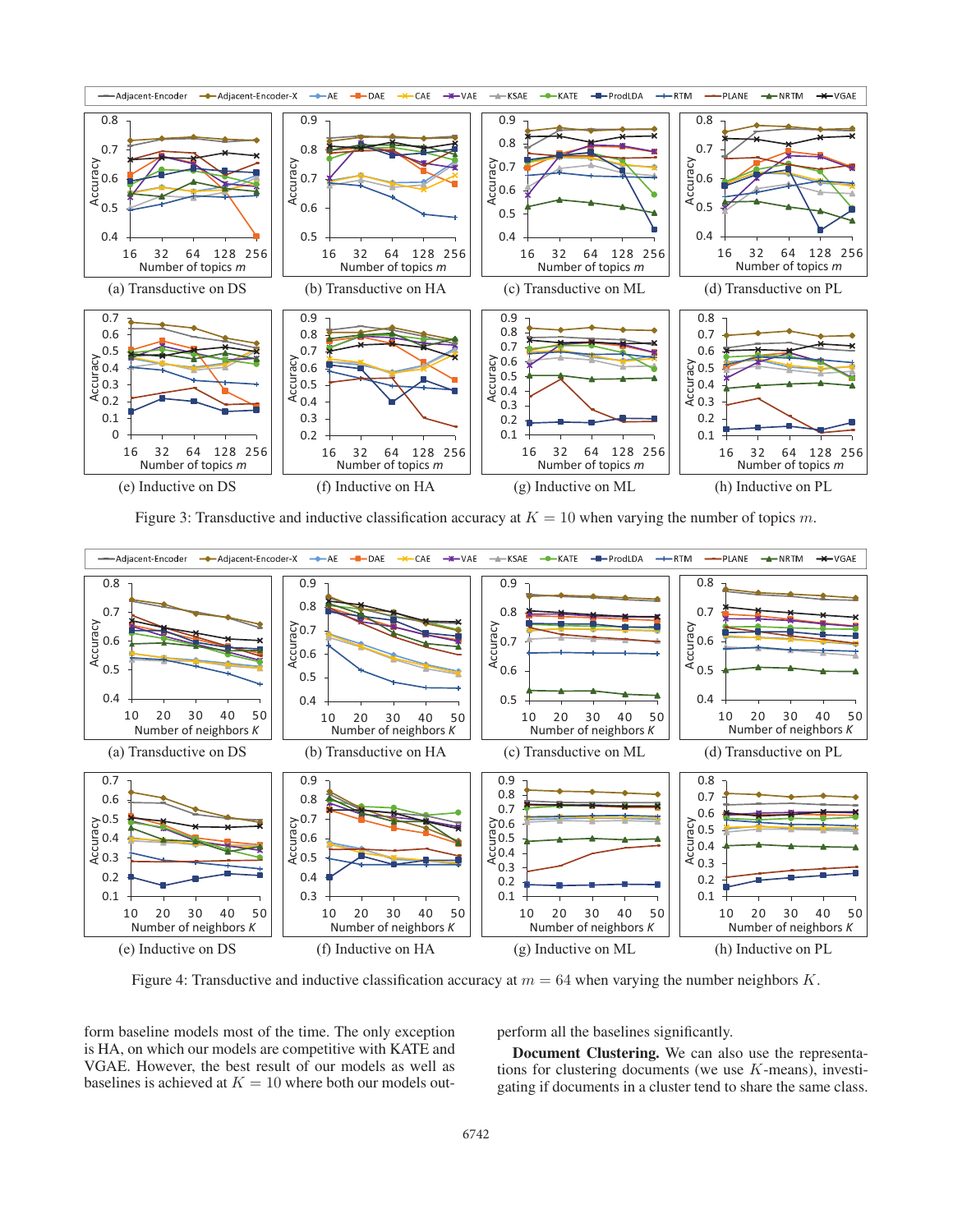Class labels are used only for investigating normalized mutual information (NMI) for evaluation. The clustering result at  $m = 64$  is shown in Table 3 (middle columns). Overall, our models outperform all the baselines significantly. Except for DS, *Adjacent-Encoder-X* achieves better clustering than *Adjacent-Encoder*. Among the baselines, ProdLDA, PLANE, and VGAE tend to perform better than others.

Link Prediction. Given two documents, we could use their topics to predict the link between them. Following (Bishop 1995), the link generation probability is given by  $P(\varepsilon_{ij} = 1 | \mathbf{h}_{\mathbf{d}_i}, \mathbf{h}_{\mathbf{d}_j}) \propto \exp(-||\mathbf{h}_{\mathbf{d}_i} - \mathbf{h}_{\mathbf{d}_j}||^2)$ . One measure is to examine whether models provide a high generation probability to actual links. As in (Agibetov and Samwald 2018), we use Mean Average Precision (MAP) as evaluation metric. Following (Le and Lauw 2014), we randomly hide one link for those documents with at least three neighbors (excluding itself) and keep the remaining network connected. The remaining network is present for training. After convergence, we use the topics to predict the held-out links.

Table 3 (rightmost) presents the results for  $m = 64$ . *Adjacent-Encoder* and *Adjacent-Encoder-X* outperform the baselines significantly across four datasets. By comparing our models with AE-based models, we see that considering network structure helps to embed neighbors more closely, thereby achieving a high MAP. Our models rank links higher than others that factor in the network structure (RTM, PLANE, NRTM, VGAE), supporting our outperformance on jointly learning content and network structure.

#### Inductive Learning

For the inductive setting, we evaluate model performance for out-of-sample documents. Thus, we take care not to involve the testing documents during training our encoder models. For training, we observe links only within the training set. For testing, we observe links connecting one testing and one training document, but not links with two testing documents. Once the models are trained, we use their parameters to derive the document representations for test documents and apply the same three evaluative tasks as before.

Table 4 shows the results for the inductive setting. The effects of number of topics and neighbors on inductive document classification is shown by Fig. 3 and 4 (bottom panel). Evidently, similar conclusion as with transductive learning can be drawn that our models are consistently better than baselines. For classification and clustering, PLANE presents satisfying results on transductive, but deteriorates on inductive learning. Among baselines, DAE, VAE, and VGAE tend to outperform others. For link prediction, *Adjacent-Encoder* ranks links higher on DS and HA, while *Adjacent-Encoder-X* performs better on ML and PL. The highest MAP is 0.462, achieved on HA, meaning that *Adjacent-Encoder* generally places true links on top 2 among candidate links.

#### Topic Analysis

For better understanding of topic-word association learnt by a topic model<sup>3</sup>, we conduct experiments on topic analysis.

| Model              | <b>PMI</b> |           |       |       |
|--------------------|------------|-----------|-------|-------|
|                    | DS         | <b>HA</b> | ML    | PI.   |
| Adjacent-Encoder   | 2.360      | 2.054     | 2.180 | 2.499 |
| Adjacent-Encoder-X | 1.872      | 1.887     | 2.337 | 2.321 |
| AE                 | 0.294      | 0.446     | 0.665 | 0.969 |
| <b>DAE</b>         | 1.170      | 1.125     | 1.203 | 1.553 |
| <b>CAE</b>         | 0.348      | 0.558     | 0.526 | 0.684 |
| <b>VAE</b>         | 0.685      | 0.793     | 1.831 | 1.132 |
| <b>KSAE</b>        | 0.547      | 0.285     | 0.770 | 0.759 |
| <b>KATE</b>        | 1.312      | 1.755     | 1.619 | 2.003 |
| ProdLDA            | 1.638      | 1.315     | 1.837 | 2.088 |
| <b>RTM</b>         | 1.279      | 1.678     | 1.199 | 1.615 |
| <b>PLANE</b>       | 1.585      | 1.847     | 1.756 | 2.099 |
| <b>NRTM</b>        | 1.533      | 2.041     | 1.328 | 1.632 |

Table 5: Topic Coherence PMI when  $m = 64$ .

Topic Coherence. Our topic-word association is given by W for *Adjacent-Encoder*, and  $W_1$  for *Adjacent-Encoder-X*. We use PMI (Bouma 2009), defined as  $PMI(w_i, w_j)$  =  $\log \frac{p(w_i, w_j)}{p(w_i)p(w_j)}$ , to evaluate the coherence of predicted words. Using *Google Web 1T 5-gram Version 1* (Evert 2010),  $p(w_i)$ is evaluated from 1-gram corpus, and  $p(w_i, w_j)$  from 5-gram corpus. For each topic, we average the pairwise PMI of its top 10 words. For each model, we average PMI of its topics.

Table 5 shows that network-based models tend to perform well, benefitting from document relatedness in addition to text content. *Adjacent-Encoder* has higher topic coherence than *Adjacent-Encoder-X* except for ML, presumably in modeling the adjacency vector explicitly the latter may reduce the reconstruction precision of text content. Nevertheless, our models still outperform baselines in most cases.

Topic Interpretability. To gain a semantic sense of topics, we qualitatively present top 10 words of 5 randomly selected topics (Table 6). *Adjacent-Encoder*'s topic 2 seems to discuss K-nearest neighbor. Topic 3 discusses reinforcement learning. For *Adjacent-Encoder-X*, topic 1 captures Markov decision problem, while topic 2 seems decision trees.

Each column of topic-word matrix corresponds to a word representation over topics. Thus we check whether similar words are embedded closely. Table 7 presents 5 nearest neighbors for each of 5 query words in the word representation space. Both of our models can find relevant words. For example, *Adjacent-Encoder* provides "nearest" and "knearest" for the query word *neighbor*, *Adjacent-Encoder-X* presents "protein" and "promoter" for the query word *dna*.

#### Visualization

As exploratory analysis, visualization provides an intuitive sense of how topic models embed documents. One may expect a good model to embed documents of a category closely. We apply t-SNE (van der Maaten and Hinton 2008) to project 64-dimensional topic space into 2-dimensional visualization space. As a sampler, Fig. 5 shows four of the methods on ML dataset. *Adjacent-Encoder* and *Adjacent-Encoder-X* produce good separation between categories.

<sup>&</sup>lt;sup>3</sup>VGAE is not a topic model, and is not included in this analysis.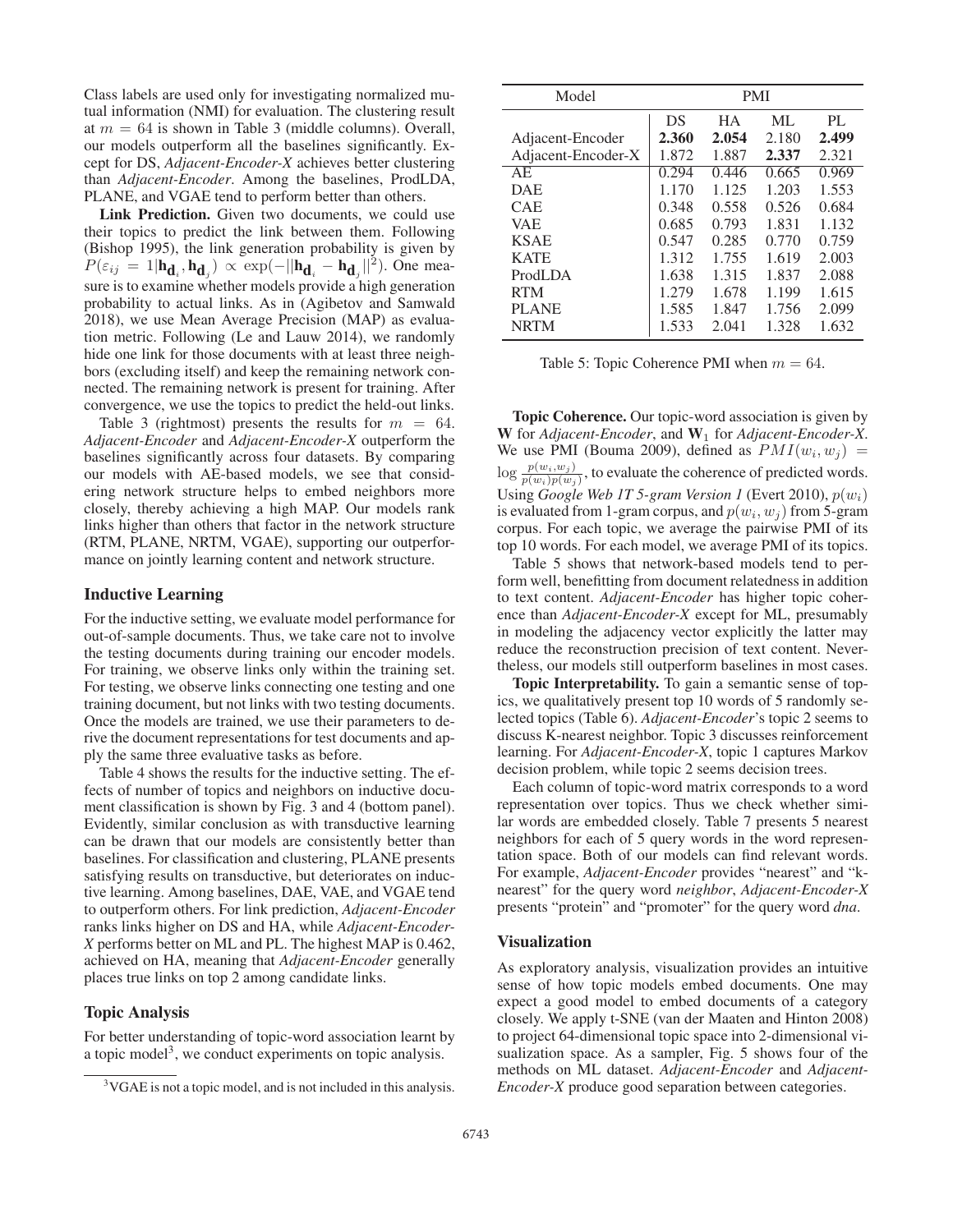

Figure 5: t-SNE visualization on ML dataset. (best seen in color)

| Topic | Adjacent-Encoder                                                                                                  |
|-------|-------------------------------------------------------------------------------------------------------------------|
|       | maze, markov, mdp, observable, minute, intractable, severe, markovian, pomdp, analog                              |
|       | move, 0-1, image, nearest, promoter, neighbor, grid, k-nearest, analogy, sketch                                   |
|       | reward, influence, recurrent, credit, exploratory, max, reinforcement, net, reactive, policy                      |
|       | inference, hmm, graphical, practitioner, translation, defense, methodological, causal, probable, assist           |
|       | pair, net, coordination, backpropagation, stronger, broad, network, classic, pendulum, multiclass                 |
| Topic | Adjacent-Encoder-X                                                                                                |
|       | mdp, policy, clarify, identical, pomdp, observable, tradeoff, consequence, noisy, larger                          |
|       | cart, selective, exploratory, estimator, phoneme, categorization, stability, multiclass, terminate, axis-parallel |
|       | parent, graph, substructure, overlap, graphical, load, emulate, integration, fashion, generalisation              |
|       | ica, toronto, detector, blind, maximization, derivation, facial, pca, nonparametric, expansion                    |
|       | sigmoidal, shift, logistic, treatment, loop, testing, net, quantify, razor, adversarial                           |

Table 6: Top 10 words of 5 randomly selected topics.

| Query Word | Adjacent-Encoder                                           |
|------------|------------------------------------------------------------|
| solution   | call, application, problem, solve, provide                 |
| neighbor   | nearest, k-nearest, paper, describe, artificial            |
| modeling   | general, framework, provide, model, knowledge              |
| supervised | learning, task, computational, include, general            |
| speech     | recognition, introduce, call, include, paper               |
| Query Word | Adjacent-Encoder-X                                         |
| dna        | protein, produce, attach, promoter, examination            |
| production | unpredictable, manufacture, inventory, discrete-event, key |
| binary     | bit, general, term, include, paper                         |
| encode     | intelligent, describe, version, representation, form       |
| easily     | associate, problem, solve, consider, provide               |

Table 7: Top 5 words of 5 randomly selected query words.

### Extensions and Variants

We investigate the complementarity and potential extensibility of our models by combining proposed architecture with other concepts previously used to enhance AE. For denoising variant, we add Gaussian noise of 0.25 std.dev. to input documents. For our contractive variant, we add Frobenius norm of Jacobian matrix to loss function of our models. For K-sparse variant, as in KSAE and KATE, we keep the values of  $\frac{k}{2}$  top positive and  $\frac{k}{2}$  top negative hidden neurons and zero others after neighbor competition and before reconstruction. others after neighbor competition and before reconstruction.

We test these variants for document classification on ML dataset. We set  $m = 64$  and  $K = 10$  (for KNN). Table 8 shows some enhancements tend to produce positive outcomes. Further adding denoising to original models shows the value of denoising. The regularization on loss function by the contractive enhancement provides better results. Indeed *K-Sparse Adjacent-Encoder(-X)* learn competitive representations with original models in terms of classification.

| Model                          | Transductive | Inductive |
|--------------------------------|--------------|-----------|
| Adjacent-Encoder               | 0.864        | 0.761     |
| Denoising Adjacent-Encoder     | 0.855        | 0.780     |
| Contractive Adjacent-Encoder   | 0.856        | 0.780     |
| K-Sparse Adjacent-Encoder      | 0.847        | 0.765     |
| Adjacent-Encoder-X             | 0.857        | 0.836     |
| Denoising Adjacent-Encoder-X   | 0.865        | 0.839     |
| Contractive Adjacent-Encoder-X | 0.872        | 0.844     |
| K-Sparse Adjacent-Encoder-X    | 0.866        | 0.823     |

Table 8: Classification accuracy of model variants on ML dataset when  $m = 64$  and  $K = 10$ .

# **Conclusion**

We propose *Adjacent-Encoder* and *Adjacent-Encoder-X*, neural topic models that learn unified representations for networked documents. *Adjacent-Encoder* incorporates the network structure implicitly, with similar number of parameters as Auto-Encoder family, yet outperforms the latter. *Adjacent-Encoder-X* that models the network structure explicitly performs even better. Empirical analysis on public datasets support these findings, showcasing the effectiveness of factoring network structure for neural topic modeling. The model extensions, such as denoising, contractive, and sparsity, further improve the performance.

# Acknowledgments

This research is supported by the National Research Foundation, Prime Minister's Office, Singapore under its NRF Fellowship Programme (Award No. NRF-NRFF2016-07).